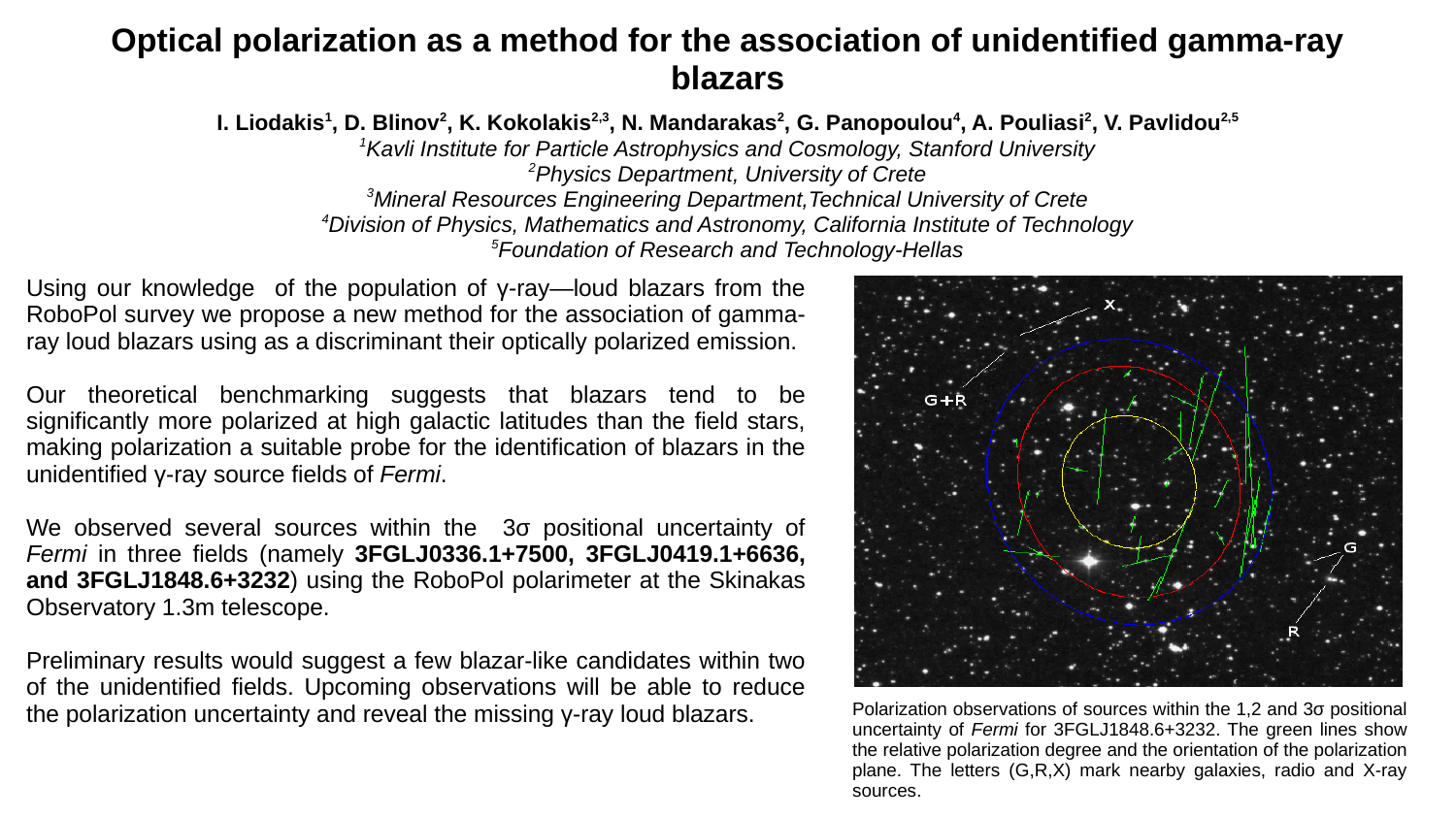## **Introduction**

Active galactic nuclei (AGN) are one of the largest class of γ-ray sources with blazars accounting for the vast majority of the AGN associations. Despite the advancements in angular resolution and localization Fermi has offered, roughly 1/3 of the detected sources are still unassociated with a lower-energy counterpart. Under these considerations, it is very likely that the unidentified fields (especially in high galactic latitudes) contain yet unknown blazars. We propose a new method for the association of gamma-ray loud blazars by using as a discriminant their optically polarized emission.

## **Feasibility of the Method**

The first step to ensuring the validity of our method was to perform simulations that allowed us to quantify the probability of a blazar being significantly more polarized than the field sources. Starting from the statistically complete γ-ray loud sample of RoboPol (King et al., 2014, Pavlidou et al. 2014), we simulated the observations of random blazars at a random instants using the polarization distribution of each blazar (beta distribution, Angelakis et al. 2016). We compared that value to the average interstellar polarization of the field stars in a random orientation in the sky. The polarization of the stars in the field are drawn from the distribution of the star polarization in the polaris flare (Panopoulou et al. 2015). In order to cover areas of the sky with different average interstellar polarization, we logarithmically shift the distribution of the polaris flare stars to retain the same shape. **Our findings suggest that for high galactic latitudes where the interstellar polarization is expected to be <1%, roughly 80% of the time a blazar will have a polarization degree larger than five standard deviations from the mean of the field star distribution (Fig 1.)**

# **Observing strategy**

To select suitable unidentified fields in order to demonstrate our method we have excluded all unidentified fields within  $10<sup>°</sup>$  from the galactic plane. This way we avoid fields with possible high degree of optical polarization as well as unidentified pulsars. We then removed any field that was not visible from the Skinakas observatory during the length of the observing season (April-November).

Additionally, we introduced a ranking parameter based on the γray properties of the unidentified source. The ranking parameter is defined as the product of the long-term average γ-ray flux (>100MeV) and the variability index, divided by the positional uncertainty. This way we take into account not only the γ-ray flux, but also how variable is a source (also a discriminant of blazars) and how efficient it would be for an optical telescope to survey the uncertainty region.



**Figure 1:** Percentage of blazars standing out in polarization more that 5σ from the mean of the field stars versus the average polarization in the field.